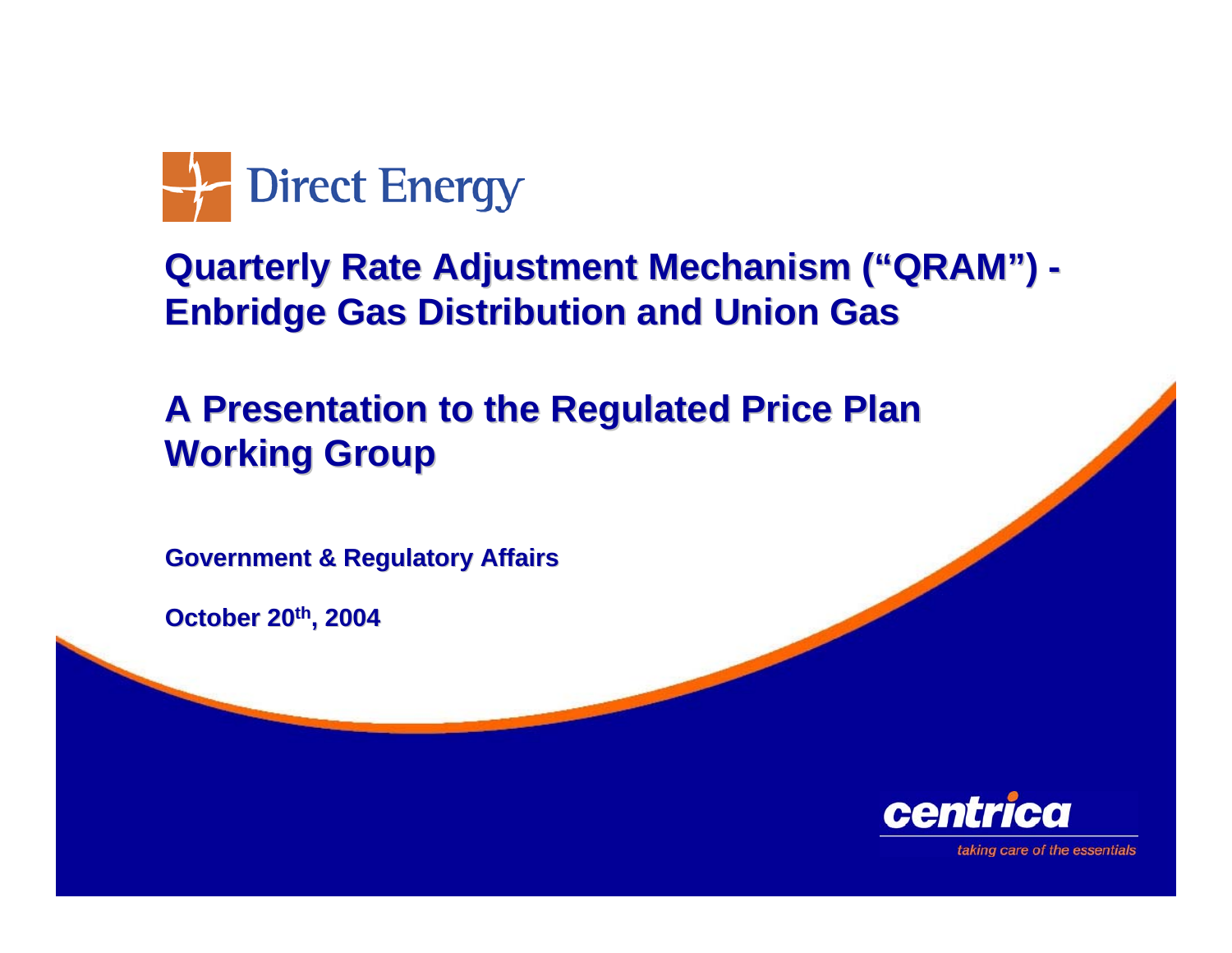#### **Former Methodology Former Methodology - EGD**

- **STATE**  Trigger methodology:
	- "Reporting trigger": PGVA >\$20 per typical residential customer
		- would prompt the utility to report the forecast yearend balance to the OEB
	- "Action Trigger": PGVA > \$35 per typical residential customer
		- would prompt the utility to file an application to adjust their rates prospectively and clear the PGVA or justify status quo
- QRAM replaced the trigger methodology in fiscal 2002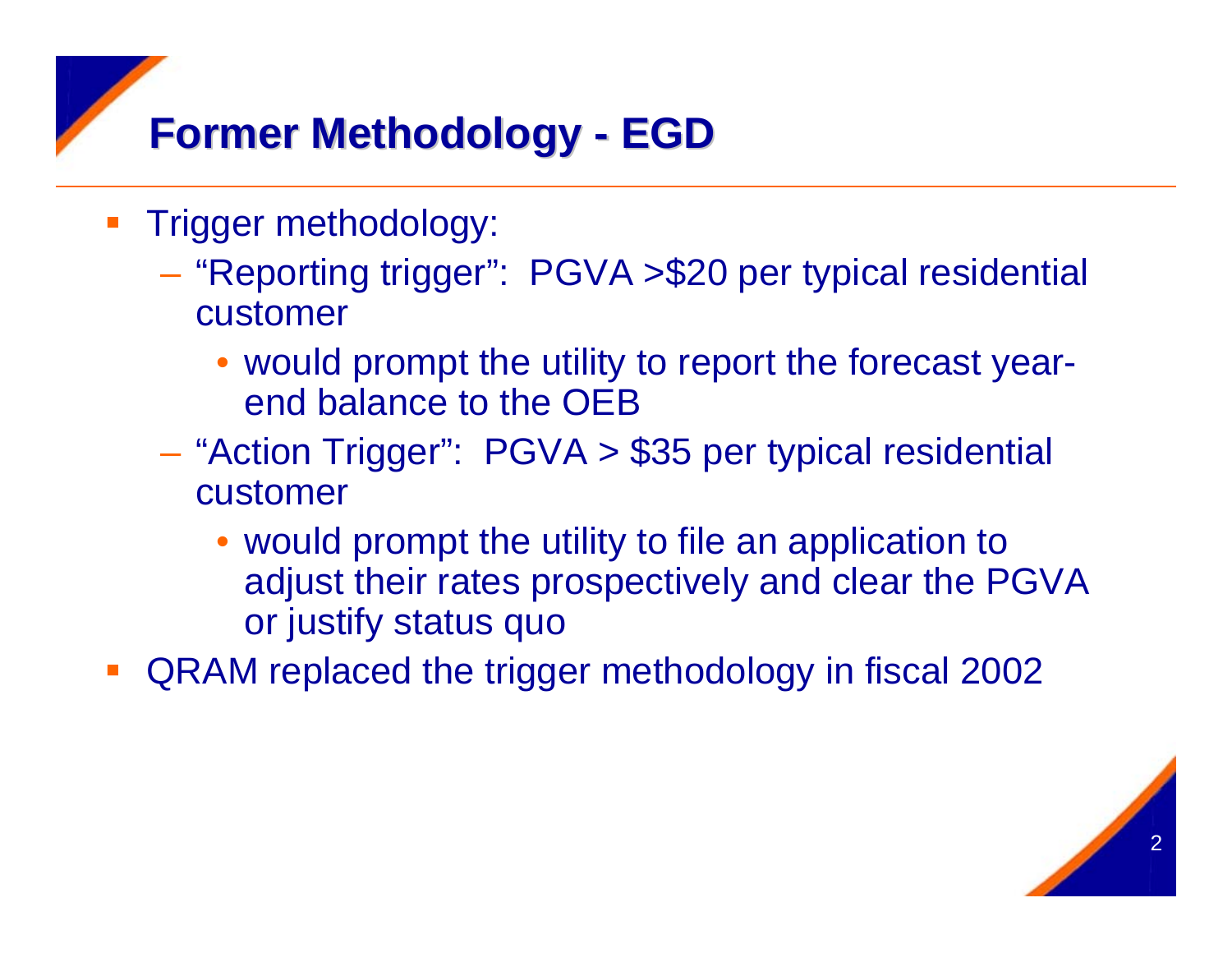# **QRAM Principles – Enbridge Gas Distribution ("EGD") ("EGD")**

- Guiding principles:
	- Prices more reflective of market prices on an ongoing basis
	- Enhanced price transparency
	- Regular quarterly review
	- Promote customer awareness, acceptance and minimize customer confusion
	- Mitigate large billing adjustments
	- **Hart Communication** Fairness and equity among all customer groups
	- Cost effective
	- Reduce regulatory burden relative to former methodology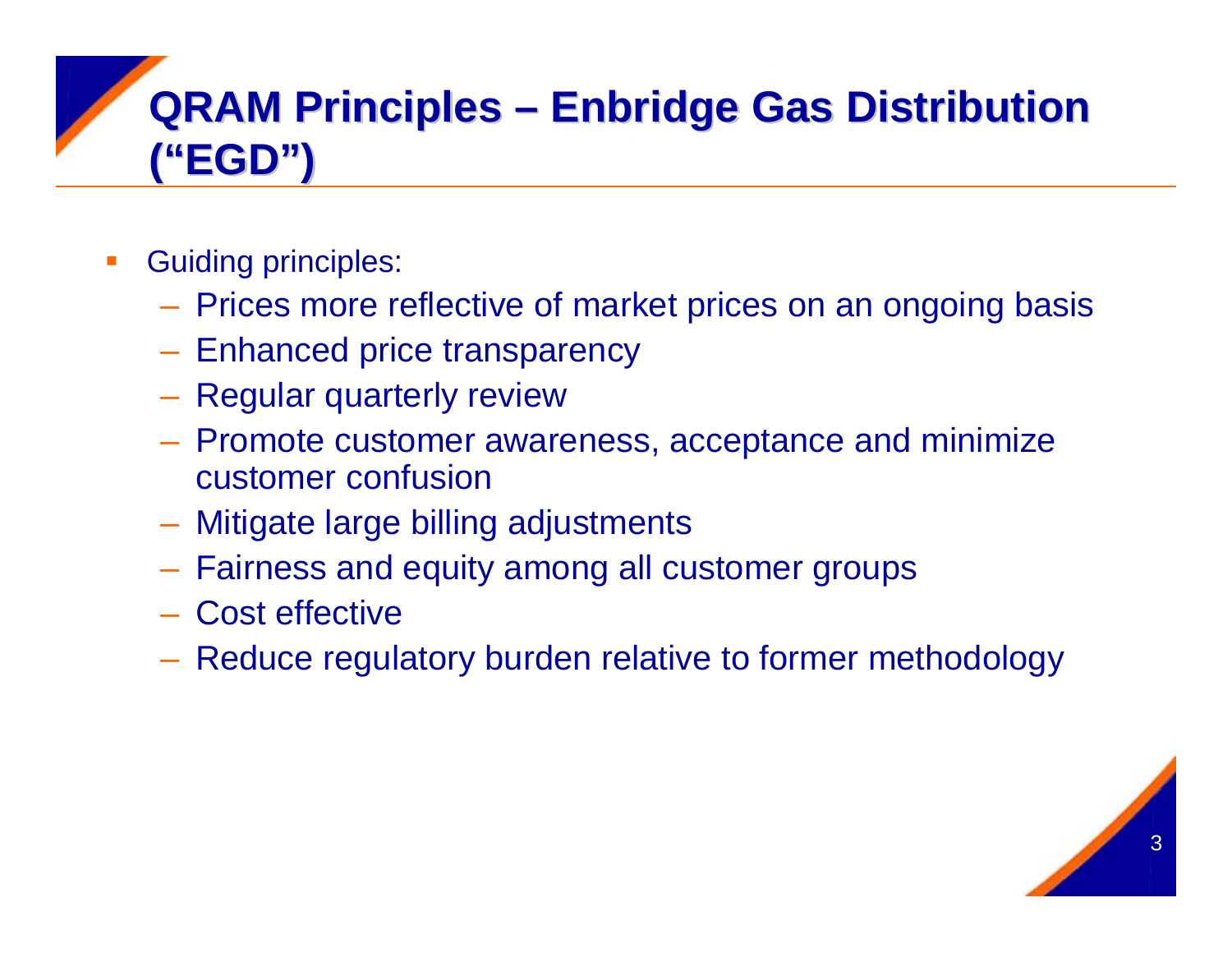## **QRAM Process QRAM Process – Utility Price Utility Price**

- $\mathcal{L}_{\mathcal{A}}$ Utility price: weighted average cost of the supply portfolio
- $\overline{\phantom{a}}$  Change in utility price drives changes in delivery, gas supply load balancing and gas supply charges
- п Utility price is re-calculated every quarter:
	- Based on a 12-month forward period
	- Average of future market prices at Empress over a 21-day period
	- Last day of 21-day strip precedes beginning of the quarter by no more than 45 days
- Rates adjusted if change in the utility price (net of upstream tolls) is greater than 0.5¢/m<sup>³</sup>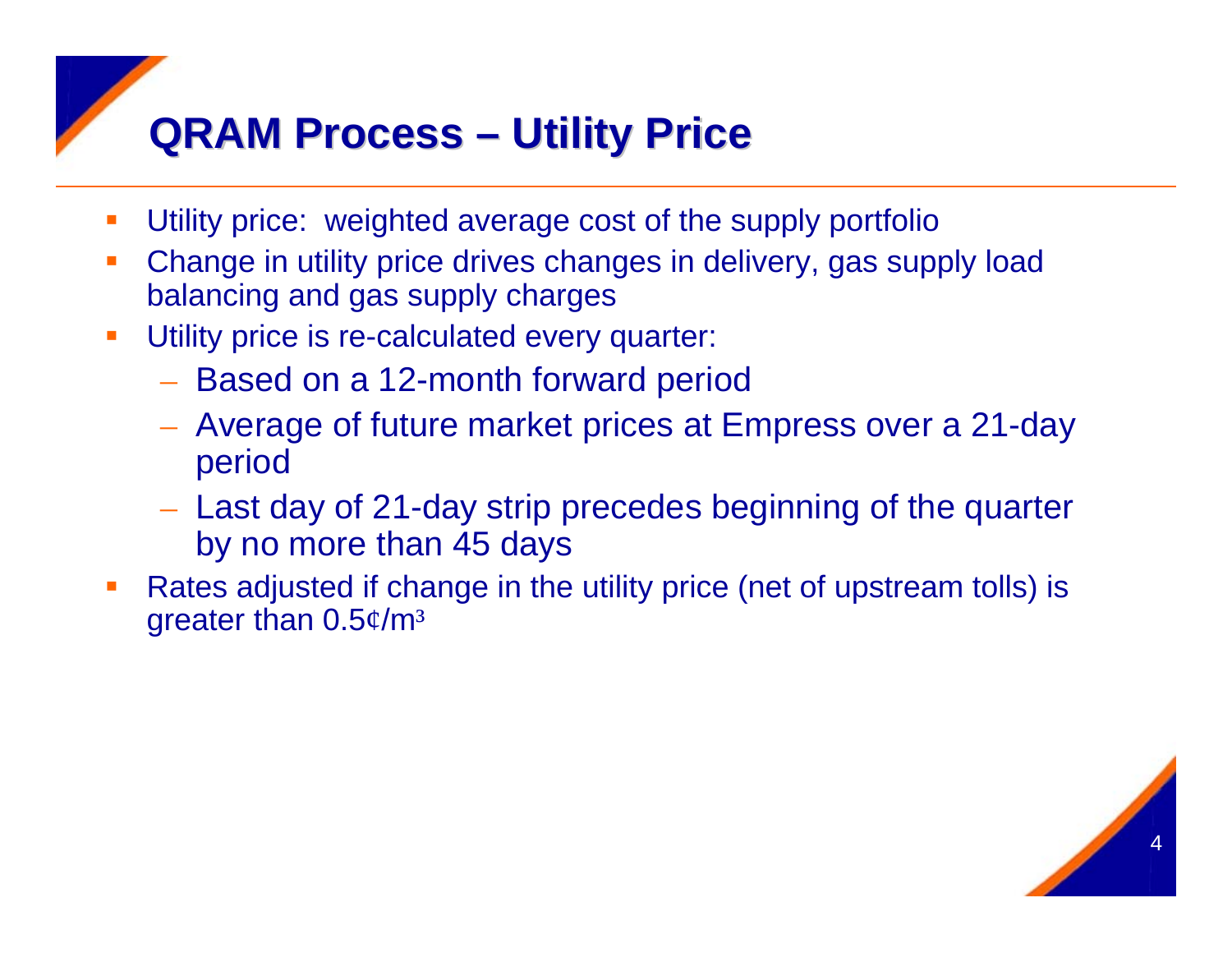## **QRAM Process – Purchase Gas Variance Account ("PGVA") Account ("PGVA")**

- **PGVA: captures the difference between the actual cost** of gas (including upstream transportation) and the forecast utility price underpinning rates
- PGVA will be cleared if impact exceeds 0.5¢/m<sup>3</sup> based on forecast consumption for remainder of the fiscal year
- **Clearing is done through a rate rider (separate** component on the bill) in effect from beginning of the quarter through to the end of the fiscal year
- **Discretion can be used in the fourth quarter to extend the** period in which the PGVA will be cleared. Onus is on the utility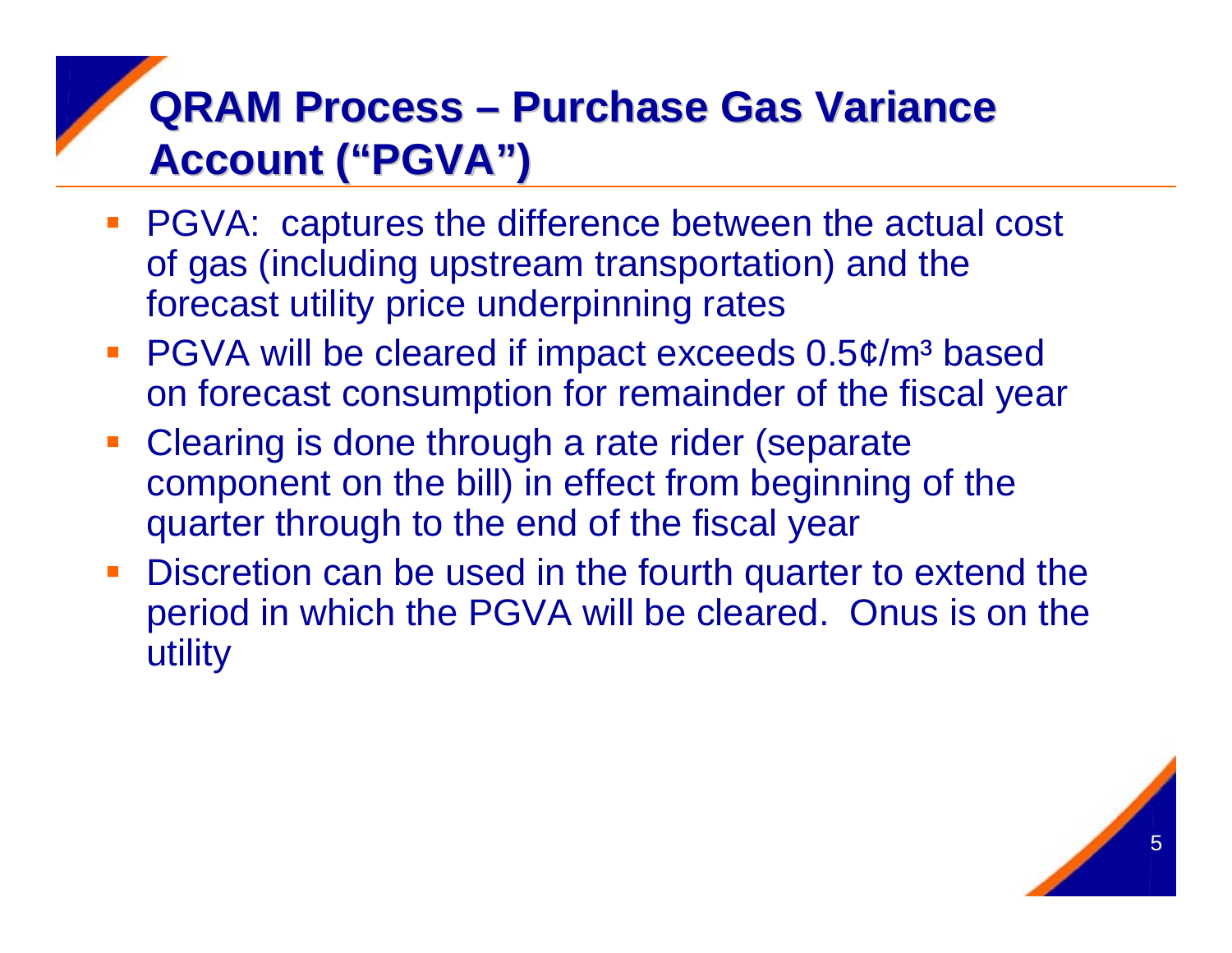### **QRAM Process QRAM Process – PGVA (Cont'd) PGVA (Cont'd)**

- **Price variances are deemed to be commodity related** hence are typically cleared to customers on system supply (except for toll change)
- **Final true-up at the end of the fiscal year to reflect:** 
	- Actual/most recent annualized volumes by type of service arrangement
	- Actual/most recent composition of the PGVA
- Variance between final year-end amount and amount recovered through rate riders is charged/remitted as a one-time adjustment (after prudence review)